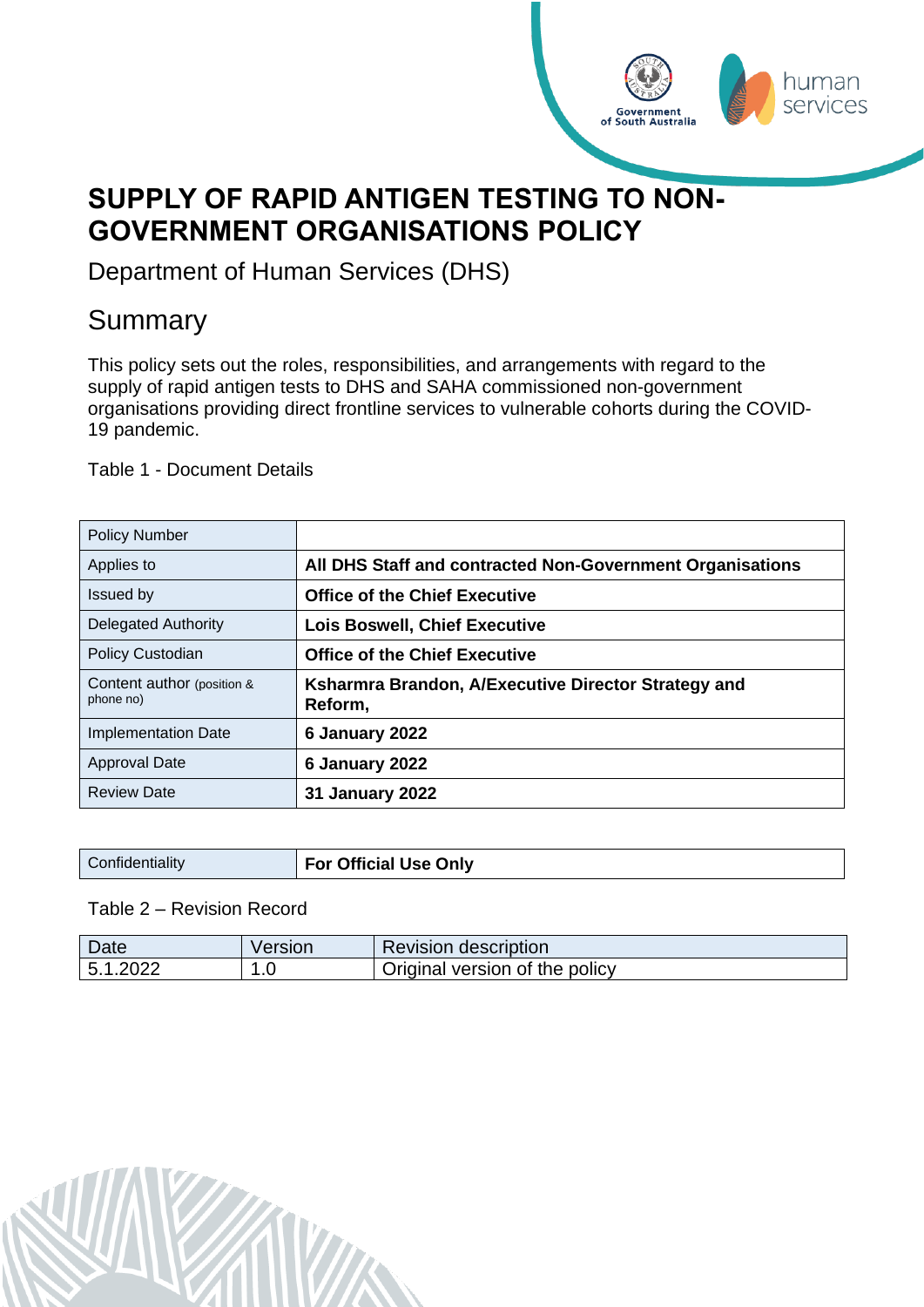# **Table of Contents**

|               |     | SUPPLY OF RAPID ANTIGEN TESTING TO NON-GOVERNMENT |  |
|---------------|-----|---------------------------------------------------|--|
| $\mathbf 1$ . |     |                                                   |  |
| 2.            |     |                                                   |  |
| 3.            |     |                                                   |  |
| 4.            |     |                                                   |  |
| 5.            |     |                                                   |  |
|               | 5.1 |                                                   |  |
|               | 5.2 |                                                   |  |
|               | 5.3 |                                                   |  |
|               | 5.4 |                                                   |  |
| 6.            |     |                                                   |  |
| 7.            |     |                                                   |  |
| 8.            |     |                                                   |  |
|               | 8.1 |                                                   |  |
|               | 8.2 |                                                   |  |
|               | 8.3 |                                                   |  |
| 9.            |     |                                                   |  |
| 10.           |     |                                                   |  |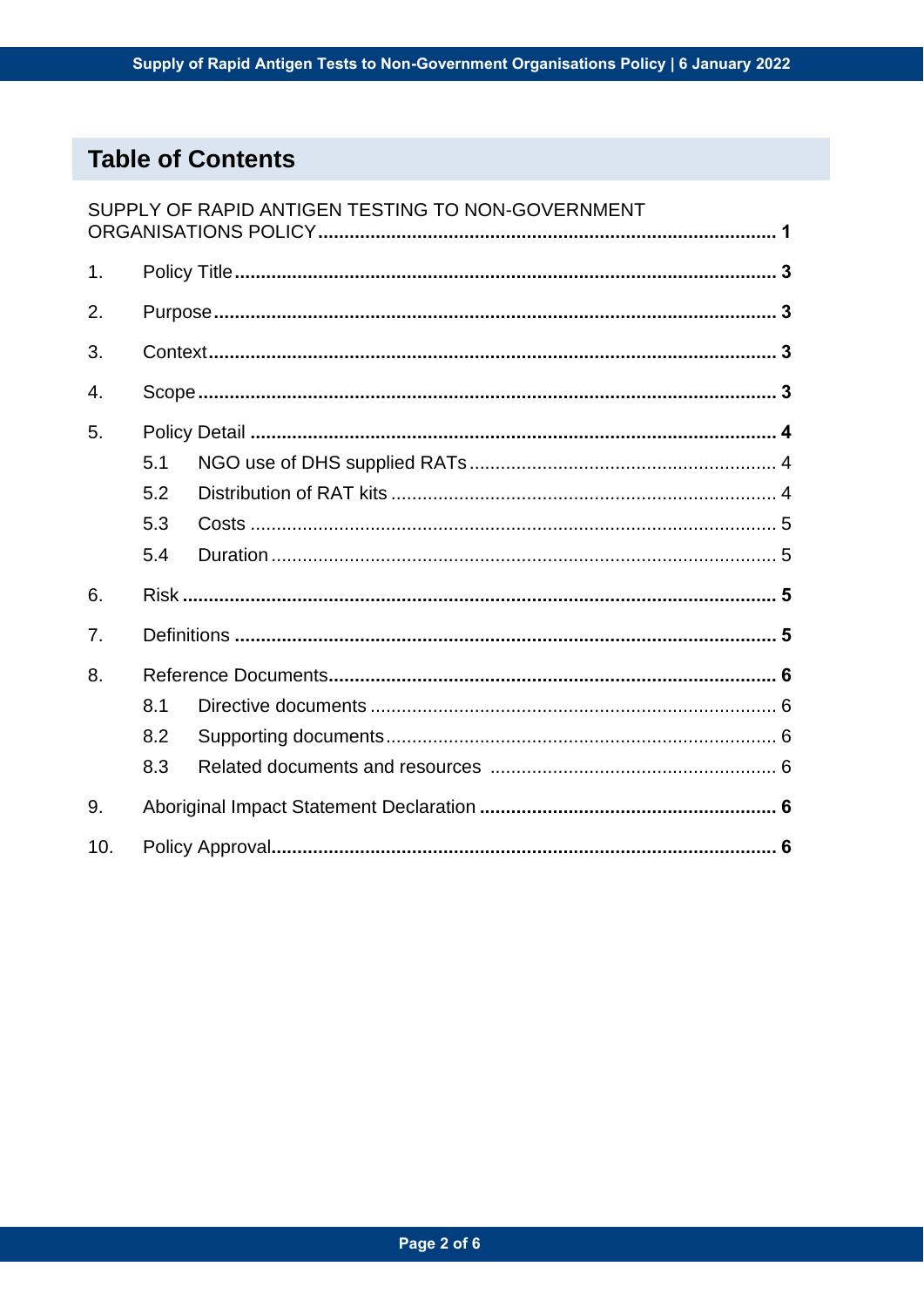### <span id="page-2-0"></span>**1. Policy Title**

Supply of Rapid Antigen Tests to Non-Government Organisations Policy.

### <span id="page-2-1"></span>**2. Purpose**

This policy sets out the roles, responsibilities, and arrangements with regard to the supply of Rapid Antigen Tests (RAT) to Department of Human Services (DHS) and South Australian Housing Authority (SAHA) commissioned Non-Government Organisations (NGO) providing direct frontline services to vulnerable cohorts. This will support continuity of workforce and reduce the risk of transmission of COVID-19 to exceptionally vulnerable South Australians during the Omicron outbreak of COVID-19 that commenced in late December 2021.

### <span id="page-2-2"></span>**3. Context**

It is crucial that NGOs maintain their workforce, particularly those providing direct frontline services to vulnerable cohorts (in their homes or experiencing homelessness). This includes services for those experiencing Domestic Violence (DV), requiring intensive family support, food security services or community passenger networks (direct passenger transport).

Where workers are impacted by a COVID-19 diagnosis or contact, structures need to be in place to support their return to work as soon as possible. Rapid antigen screening is a way to support this, as their addition to the mix of screening options in South Australia increases access to testing as well as providing extra convenience to people to test more frequently. RAT also protects vulnerable clients and workers as it provides a level of assurance that workers on shift do not have COVID-19.

RAT is a tool to support the pandemic response but does not replace other COVID-19 management strategies including appropriate use of Personal Protection Equipment (e.g. mask-wearing, gloves, gowns, face shields, goggles), hand hygiene, physical distancing, and vaccination. This also includes not attending work if unwell, isolating where instructed by SA Health or following requirements in line with the definition of a close contact of a person who has tested positive to COVID-19. RATs should be utilised in accordance with the latest advice from SA Health, and in line with any direction under the Emergency Management Act 2004, including the [Exposure Sites, Contacts and Diagnosis](https://www.covid-19.sa.gov.au/emergency-declarations/exposure-sites,-contacts-and-diagnosis-requirements)  [Requirements Direction.](https://www.covid-19.sa.gov.au/emergency-declarations/exposure-sites,-contacts-and-diagnosis-requirements)

### <span id="page-2-3"></span>**4. Scope**

This policy applies to DHS and SAHA commissioned NGO services who are required to provide direct frontline services during the COVID-19 pandemic, and do not have the option of deferring or providing on-line services due to the vulnerability of their client population. RATs supplied must only be used by that part of the NGO workforce that delivers those frontline services.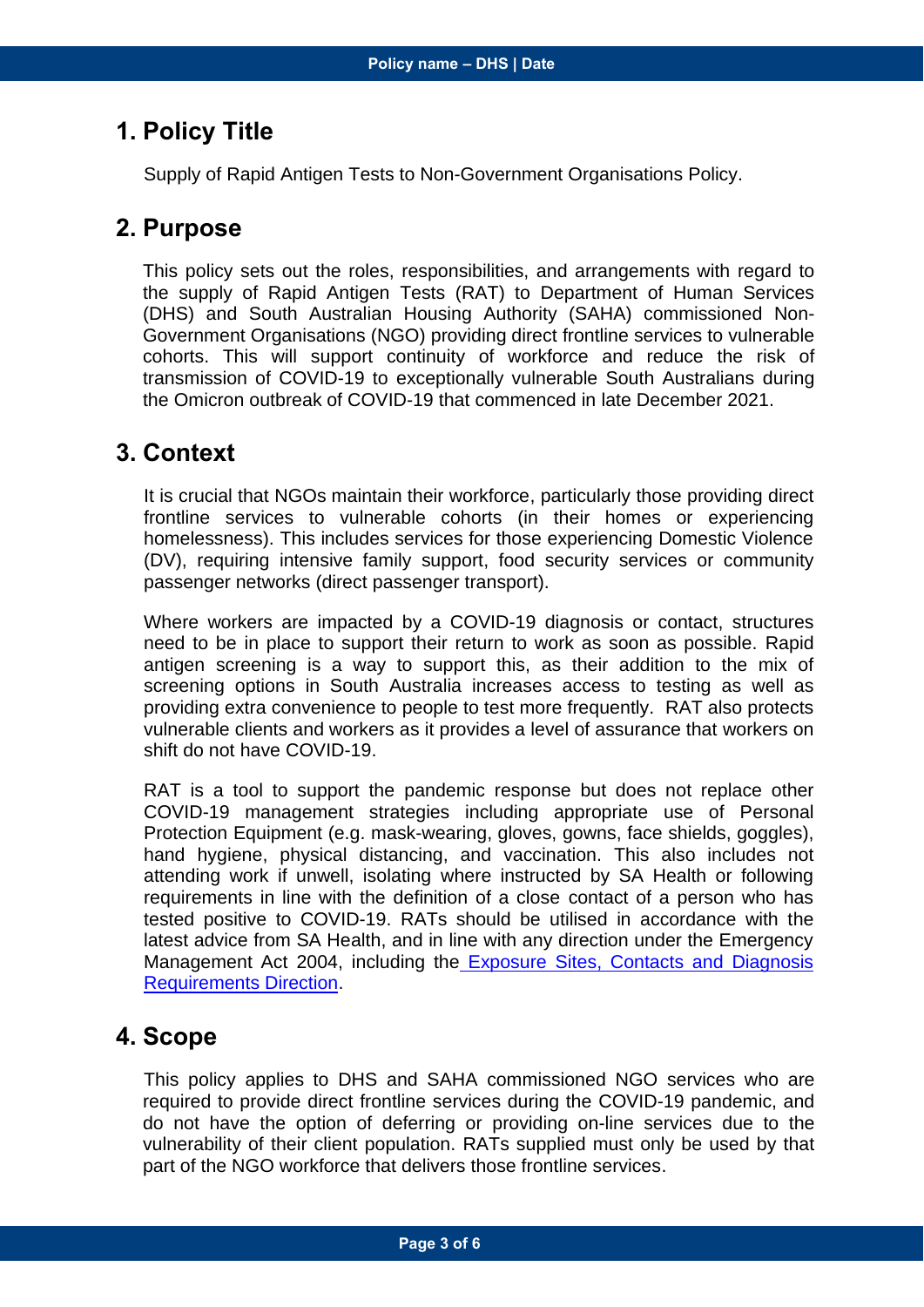This policy does not apply to DHS or SAHA (one off) grant funded services, or DHS commissioned services who do not provide direct client services.

# <span id="page-3-1"></span><span id="page-3-0"></span>**5. Policy Detail**

#### **5.1 NGO use of DHS supplied RATs**

To support the ongoing safe delivery of essential services to vulnerable populations within the COVID-19 pandemic, NGOs will be provided with sufficient RATs to:

- $\circ$  undertake surveillance three times a week for each frontline staff member who is having direct client contact with vulnerable populations. The three times a week recommendation is based on a full-time equivalent position, working three or more consecutive days per week. Where staff are working adhoc days (ie no more than two consecutive days in a row), surveillance should be undertaken before each shift, but not two days in a row.
- o undertake daily testing pre-shift for Supported Independent Living (SIL) staff who are close contacts who are operating under the SIL close contact protocol.
- o provide testing to homeless clients, who are deemed at a higher risk of contracting and spreading COVID-19.

NGOs are required to review and adhere to SA Health information on the use of [RATs.](https://www.sahealth.sa.gov.au/wps/wcm/connect/Public+Content/SA+Health+Internet/Conditions/Infectious+diseases/COVID-19/Testing+and+tracing/Rapid+antigen+testing+RAT+for+COVID-19)

Any employee with symptoms of COVID-19 should seek a PCR test for diagnosis of COVID rather than a RAT and follow SA Health requirements where a positive result is received. Testing protocols are changing rapidly – please always refer to the [SA Health website](https://www.sahealth.sa.gov.au/wps/wcm/connect/public+content/sa+health+internet/conditions/infectious+diseases/covid-19/testing+and+tracing/testing+and+tracing) for the latest information.

RATs supplied by the DHS are not to be used outside of the above conditions, without written approval by the Chief Executive, DHS.

#### <span id="page-3-2"></span>**5.2 Distribution of RAT kits**

NGO's will undertake the following steps to access DHS provided RAT kits:

- $\circ$  NGO estimates reasonable weekly use, based on the number of staff having direct client contact and conditions outlined in section 5.1 i.e. to ensure test requirements for surveillance, close contact SIL provision and homeless clients
- o NGO to email quantity requested to DHS: [DHSAssetsRequests@sa.gov.au](mailto:DHSAssetsRequests@sa.gov.au)
- o NGO will be advised by return email from the DHS of collection time for the RAT kits
- o NGO to collect RAT kits from DHS collection point: Mareeba Building, 19-21 Belmore Terrace, Woodville 5011 (entry via Park Street North) at the time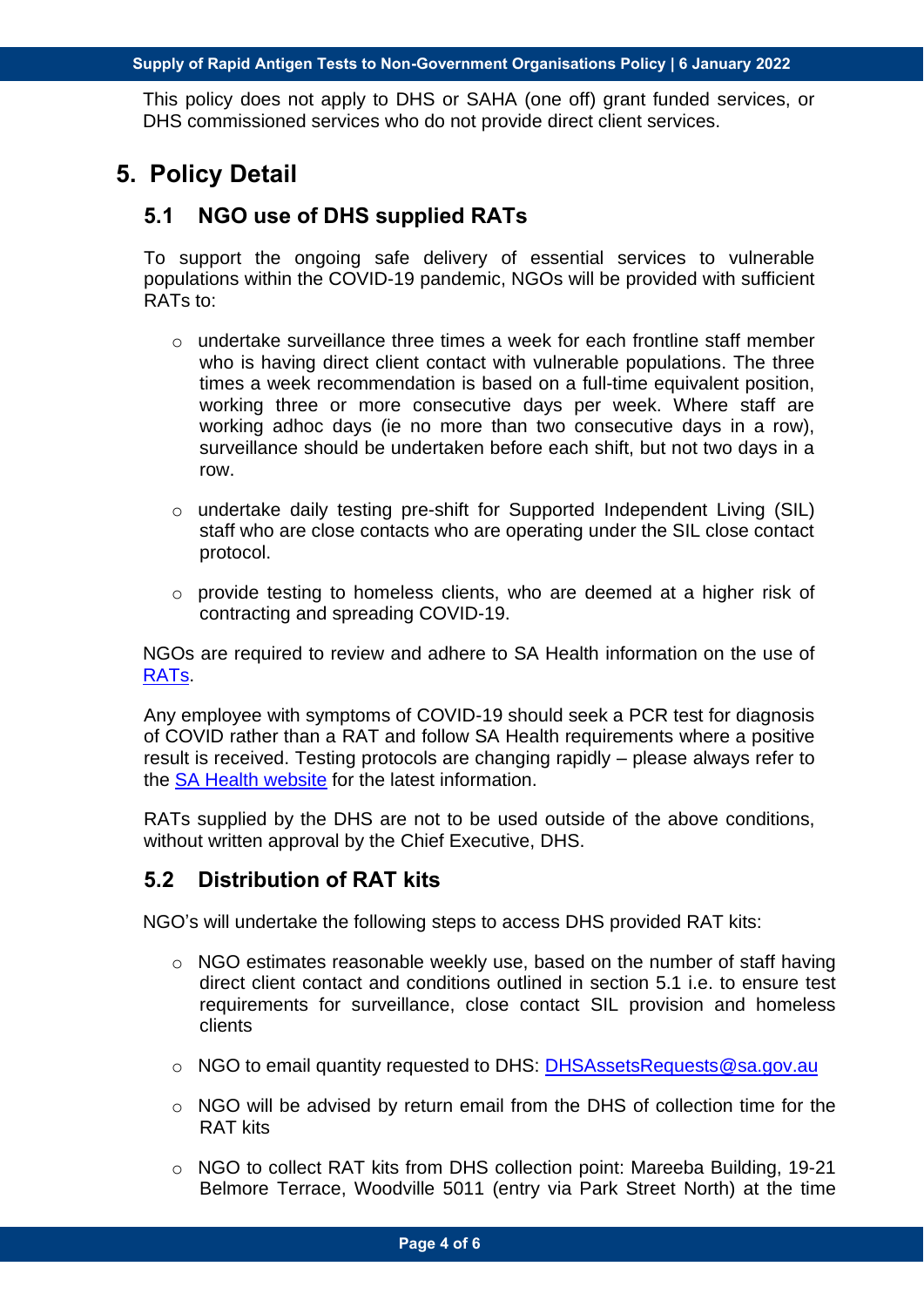identified. NGO may call staff at the centre on 0436 687 320 if there are any issues or queries

o If the NGO is unable to collect RAT kits from DHS collection point (e.g. for regional services), NGO may contact centre staff to arrange courier delivery.

DHS will take all reasonable steps to fulfil RAT orders; however, given limited supply this may not always be possible, and DHS will then supply services where clients are at the highest exposure risk.

#### <span id="page-4-0"></span>**5.3 Costs**

DHS will provide RATs at no cost to NGOs, however where NGOs are able to claim reimbursement or have RAT costs covered by other systems (e.g. NDIS) DHS will recover those costs.

#### <span id="page-4-1"></span>**5.4 Duration**

This policy is only intended to remain in effect until reasonable business as usual procedures can be put in place to ensure provision of services to vulnerable people. This policy will be reviewed at the end of January 2022 and thereafter at the discretion of the Chief Executive, DHS.

# <span id="page-4-2"></span>**6. Risk**

A policy to guide the supply and distribution of RATs ensures effective and efficient management of current supplies and reduces the risk to service continuity and COVID-19 transmissions for vulnerable cohorts.

# <span id="page-4-3"></span>**7. Definitions**

- $\circ$  Close contact the definition of a close contact in South Australia can be found on the [SA Health website.](https://www.sahealth.sa.gov.au/wps/wcm/connect/public+content/sa+health+internet/conditions/infectious+diseases/covid-19/testing+and+tracing/close+contacts)
- $\circ$  COVID-19 Coronaviruses are a large family of viruses that can cause respiratory infections. Severe acute respiratory syndrome coronavirus 2 (SARS CoV 2), also known as the coronavirus is the virus that causes COVID-19.
- $\circ$  PCR Polymerase chain reaction test is a diagnostic test, where specimens (deep nasal and throat samples) are tested in a clinical laboratory. PCR tests can confirm if someone has COVID-19. This is a highly accurate test.
- $\circ$  PPE Personal protective equipment (e.g. face masks, gloves, gowns, face shields, goggles), when selected and worn appropriately, helps keep workers safe and can reduce the spread of COVID-19.
- $\circ$  RAT Rapid antigen test is a screening test which can be performed outside of the diagnostic laboratory. When used regularly, rapid antigen tests help identify individuals who may be infectious early on. When used as a single test it has a significantly lower chance of detecting COVID-19 than PCR testing.